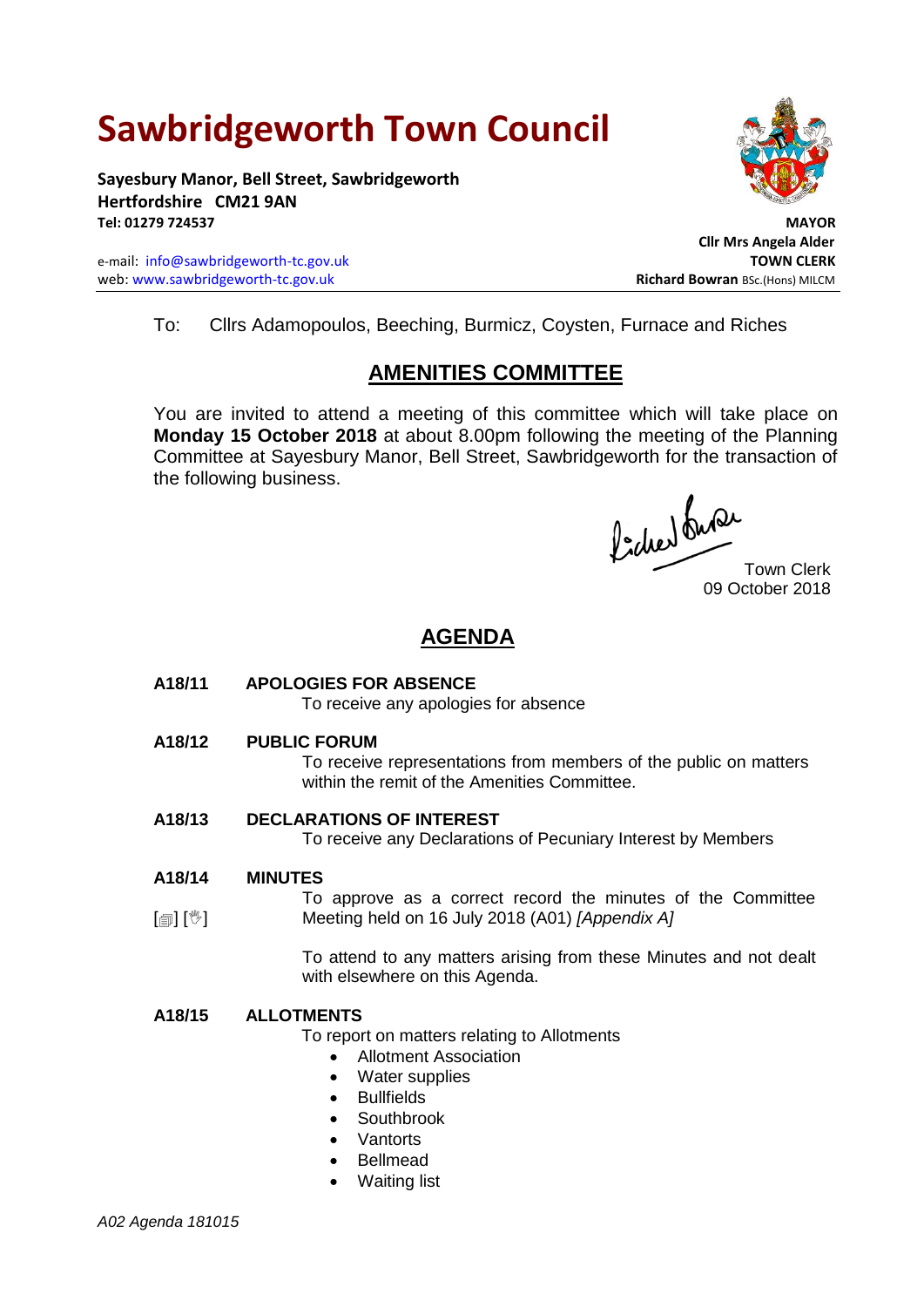#### **A18/16 CEMETERY**

- To report on matters relating to the Town Cemetery
	- Inspections
		- Compliance with Regulations
		- Maintenance
			- Equipment
			- Sub-contractors
			- Benches
	- Development
		- Roadway Extension
		- Marketing
		- The Spinney

## **A18/17 FOOTPATHS & OPEN SPACES**

To report on matters relating to Footpaths and Open Spaces

- **•** Bullfields
	- Inspection and maintenance
		- Play equipment
		- Litter clearance
		- Grass cutting
- West Road
	- Inspection and maintenance
		- Play equipment
		- Litter clearance
		- Grass cutting
- Other areas
	- Bell Street flower beds
		- Maintenance
		- London Road flower beds
			- Maintenance
- Town Green
	- Update report
- Fair Green
	- Development
		- Maintenance
- Footpaths
	- General state
	- Elmwood
- Rivers Heritage Orchard
	- Update report on licencing obligations
	- Volunteer group
	- Grass cutting

#### **A18/18 OPERATIONS**

To report on matters relating to Operations

- Community Transport
	- Sawbobus
	- Hire minibuses
- Events
	- Remembrance Day
	- Christmas Lights
- Ranger activities
	- Report on current working arrangements